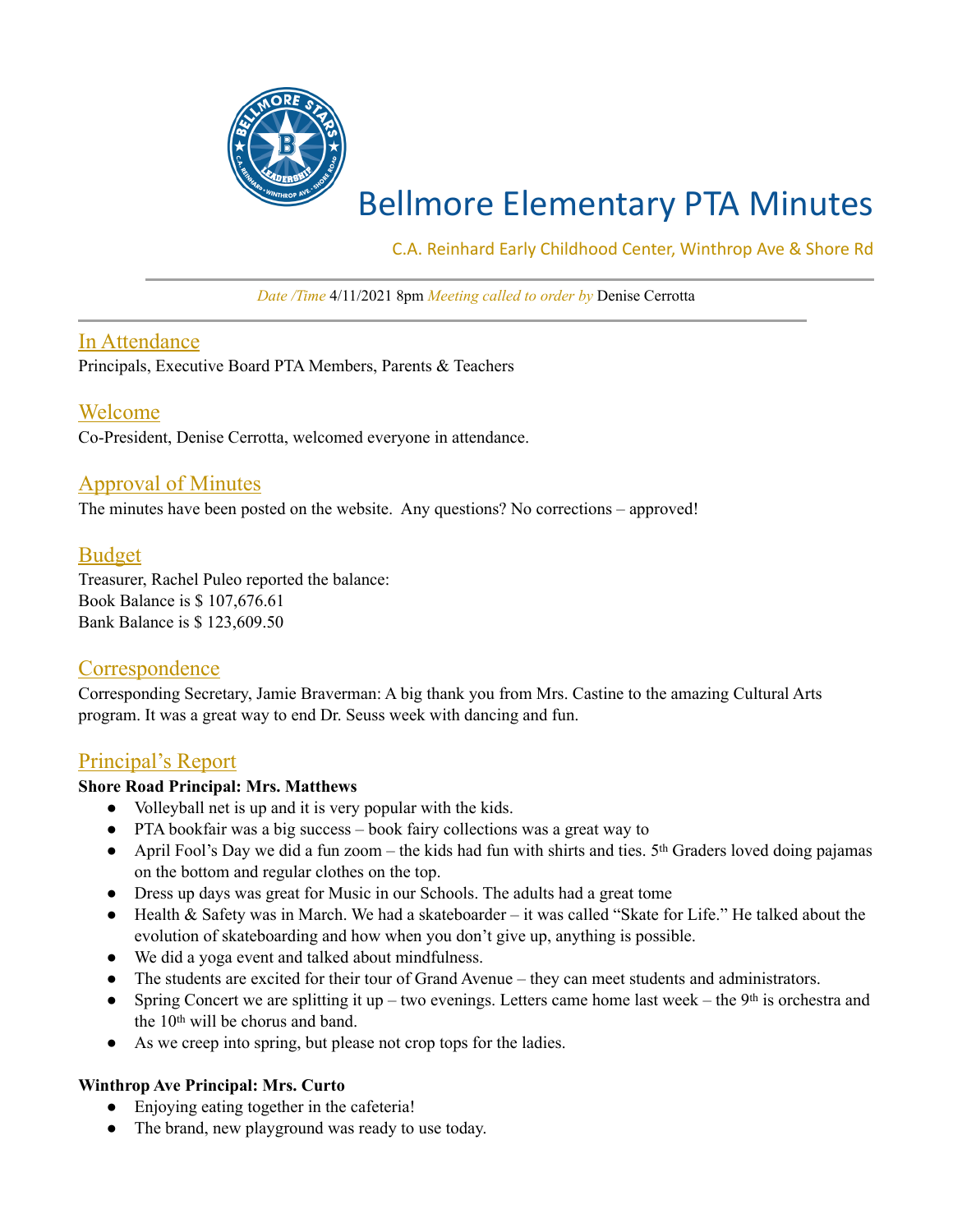- Participating in Yoga Club there are four total sessions. If your child is interested, it is not too late! You can go to the Main Office to get the slip to join. Thank you to the PTA for organizing this opportunity.
- The signing club had a performance during recess time at the end of March. There were 40 kids who participated in the show. The 4th grade orchestra performance is coming up in May.
- Music in our Schools Month was great! Dr. Famularo wrote themed songs for each day of the week. The teachers and kids dressed up for the spirit days.
- Mrs. Curto has been reading *What the Road Said* to the students. The main theme is to keep trying and never give up. It helps students realize there are steps forward and backward.
- Leadership binders are coming home so take a moment to look at it with your child.
- Upcoming Events Zumba, 4th American Indian program, 4th grade celebration, field trips.
- Fourth grade will be visiting Shore Road and the Second graders are coming to Winthrop in June.
- SAC is launching Birdwatching club is also coming to Winthrop.

## **C.A. Reinhard Principal: Mrs. Castine**

- Mrs. Castine is reading through home sweet homeworks on reading how the children are showing respect.
- Dr. Seuss Week was very successful using sight words, growing high frequency word bank, Spirit Days for each day of the week. Lee Knight did a great job!
- March was Music in Our Schools month and we rocked and rolled! The kids had to stop and dance no matter where you were in the building. The kids loved it! Thank you to Mrs. Rocco and the music teachers for the fun spirit week.
- Reinhard SAC did an animal shelter fundraiser to help gather donated items for pets. All sorts of items were donated so thanks for your generosity!
- Super excited for many events! Garden Club, Yoga Club, and many more. We are ready to bring back events for the kids.
- Dates to remember:
	- $\circ$  Spring break is April 14 22
	- Earth day will be on April 26 at Reinhard. If you have littles not school age, they do not need a ticket. They are only for adults.
		- Kindergarten is 9:30am
		- $\Box$  2<sup>nd</sup> grade 10:15am
		- $\blacksquare$  1st grade 1:15pm

## EVP Reports

Shore Rd - Alison Prainito & Jackie Taylor

● Ms. Matthews gave a great report. Thank you to our committees and volunteers!

Winthrop Ave - Nikki Zimberg & Elizabeth Scuccimarri

- There is so much going on!
- Thank you to our book fair volunteers! Yoga club is also going well so appreciate your help, Leah Walsh.
- Garden Club is coming up the kids are excited to plan and clean up again. If you want to volunteer, please send back forms.
- Plant Sales if you want to volunteer, form came home for that too.

Reinhard- Debra LoCascio & Jamie Guggenheim Shiner

- Mrs. Castine covered everything!
- Tomorrow, is the music assembly show.
- SMENCIL sale by the SAC is tomorrow and Wednesday. The kids love it!
- May 2 and  $9 it$  is Fire Safety.
- May 19 is Zumba.
- In May, Mondays and Wednesdays is Garden Club. Please send in your forms if you want to volunteer.